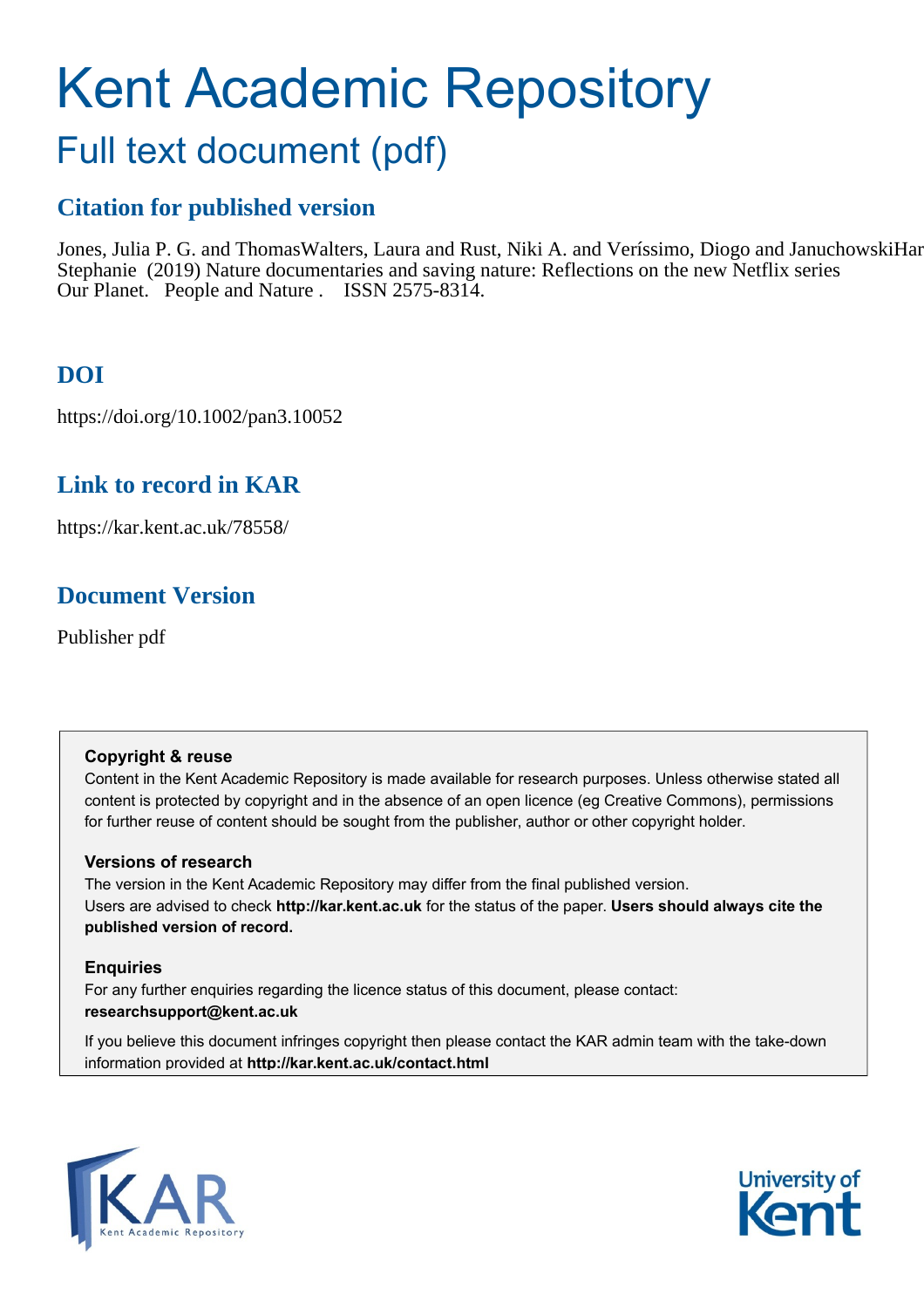DOI: 10.1002/pan3.10052

#### PERSPECTIVE



## **Nature documentaries and saving nature: Reflections on the new Netflix series Our Planet**

**Julia P. G. Jones[1](https://orcid.org/0000-0002-5199-3335)** | **Laura Thomas‐Walters2** | **Niki A. Rust3** | **Diogo Veríssimo4,5,6**

 $^{\rm 1}$ College of Environmental Sciences and Engineering, Bangor University, Bangor, UK;  $^{\rm 2}$ Durrell Institute of Conservation and Ecology, University of Kent, Kent, UK; <sup>3</sup>School of Natural and Environmental Sciences, Newcastle University, Newcastle, UK; <sup>4</sup>Oxford Martin School, University of Oxford, Oxford, UK; <sup>5</sup>Department of Zoology, University of Oxford, Oxford, UK and <sup>6</sup>Institute for Conservation Research, San Diego Zoo Global, San Diego, CA, USA

**Correspondence** Laura Thomas‐Walters Email: [lat42@kent.ac.uk](mailto:lat42@kent.ac.uk)

#### **Funding information**

Leverhulme Trust, Grant/Award Number: RPG‐2014‐056; University of Kent Alumni; Oxford Martin Programme on the Illegal Wildlife Trade

Handling Editor: Stephanie Januchowski‐ Hartley

#### **Abstract**

- 1. Netflix recently launched its high-profile nature documentary Our Planet. Voiced by Sir David Attenborough in English (with Salma Hayek, Penelope Cruz and other Hollywood actors voicing versions simultaneously released in 10 other languages), Netflix are making a clear play for core BBC territory. However, they claim that this is a nature documentary with a difference as it puts the threats facing nature front and center to the narrative.
- 2. We coded the scripts of Our Planet, and those of three recent Attenboroughvoiced BBC documentaries, to explore the extent to which threats (and conserva‐ tion action and success) are discussed. The only other series which comes close to the frequency with which these issues are discussed is Blue Planet II, but Our Planet is unique in weaving discussion of these issues throughout all episodes rather than keeping them to a dedicated final episode. However, although Our Planet sounds different to other documentaries, the visuals are very similar. Nature is still mostly shown as pristine, and the presence or impacts of people on the natural world very seldom appear. We discuss the potential consequences of nature documentaries erasing humans from the land/seascape.
- 3. We also discuss the mechanisms by which nature documentaries may have a positive impact on conservation. Despite links between information provision and behaviour change being complex and uncertain, nature documentaries may, at least in theory, elicit change in a number of ways. They may increase willingness amongst viewers to make personal lifestyle changes, increase support for con‐ servation organizations, and generate positive public attitudes and subsequently social norms towards an issue, making policy change more likely.
- 4. Netflix is certainly bringing biodiversity and the threats it faces into the mainstream, but the mechanisms by which viewing these representations translates to concrete behaviour change are poorly understood. Increasing interest in robust impact evaluation, integrating qualitative and quantitative methods, means the

© 2019 The Authors. *People and Nature* published by John Wiley & Sons Ltd on behalf of British Ecological Society

This is an open access article under the terms of the Creative Commons [Attribution](http://creativecommons.org/licenses/by/4.0/) License, which permits use, distribution and reproduction in any medium, provided the original work is properly cited.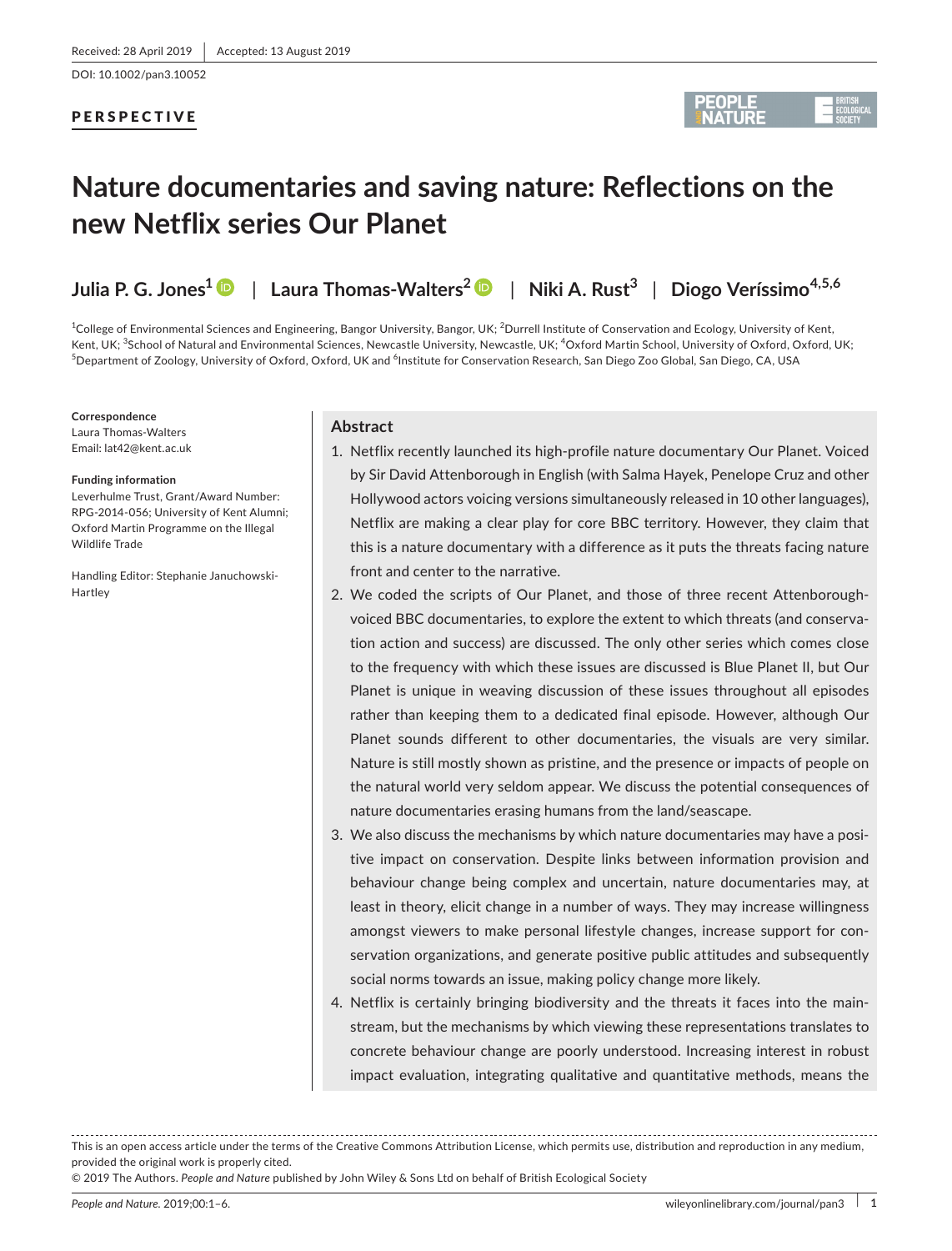time is right to explore how both showing nature on screens and talking about the threats it faces, affects people in ways which might, ultimately, contribute to sav‐ ing it.

**KEYWORDS**

impact evaluation, nature documentary, nature film, qualitative evaluation, wildlife documentary

In April 2019, Netflix launched their big‐budget nature documen‐ tary, Our Planet. Filmed over four years with footage from 50 coun‐ tries, the sumptuous production rivals any previous series in this genre. While high‐profile nature documentaries have been criticized for ignoring the existential threats faced by so many wild species (Monbiot, 2018; Richards, 2013), Our Planet explicitly aims to both explore the '*rich natural wonders, iconic species and wildlife spectacles … and reveal the key issues that urgently threaten their existence*' (Our Planet, 2018). We consider how Our Planet differs from previous TV series and discuss why nature documentaries often seem to actively avoid showing anthropogenic impacts. We discuss the mechanisms by which nature documentaries might contribute positively to conservation and identify knowledge gaps in this area.

#### **1** | **HOW DIFFERENT IS OUR PLANET?**

Our Planet talks about the threats to species and ecosystems more than the last three BBC-produced, high-budget nature documentaries (all, like Our Planet, narrated in English by Sir David Attenborough). Nearly 15% of the total word count of the Our Planet scripts focuses on what is not well with the natural world (Figure 1). While this is only slightly more than Blue Planet II, talk of anthropogenic influence is woven into every episode rather than being the subject of a dedicated final episode. Our Planet also regularly shares uplifting tales of species recoveries. Conservation successes (such as the impact of the international moratorium on whaling and the recovery of the Arabian oryx) are mentioned in every episode

of Our Planet. While Blue Planet II devoted slightly more of their overall script length to such issues, again this was mostly concen‐ trated in the final episode and not incorporated throughout the se‐ ries (Figure 1).

However, despite the more frequent discussion of threats and conservation effectiveness embedded in Our Planet, visually it is remarkably similar to previous such series. As one commentator noted 'with the sound off, viewers could easily think they are watching Planet Earth' (Young, 2019). While the script regularly talks about the threats facing the habitats and species that are shown, visual depictions of these threats remain rare. There are occasional moments which do effectively show viewers just how altered our world is; satellite imagery is used to show the shock‐ ingly rapid loss of rainforest in Borneo for example, and one strik‐ ing sequence reveals how much of the prairies where rutting bison were filmed have been converted to agriculture. Another hard-hitting scene that received much media attention was that of walruses plunging to their deaths from cliffs, but it was only the voiceover that associated this tragedy with anthropogenic impacts. For the most part, habitats are depicted as extensive and pristine and wild‐ life populations as abundant.

Interestingly, the makers of Our Planet did produce a hard‐hit‐ ting and visually stunning eight‐minute film, also narrated by Sir David Attenborough, which is available on the accompanying web‐ site (*How To Save Our Planet*, 2019). It was therefore a clear editorial decision to keep the 'feel' of the main episodes similar to previous such documentaries, rather than explicitly showing the extensive anthropogenic impact on our planet.



FIGURE 1 The frequency with which recent high‐profile BBC nature documentaries and the Netflix Our Planet documentary mention threats to the natural world (red), and positive tales of species recoveries and successful conservation interventions (blue). Coded scripts and further detail are available in the Supporting Information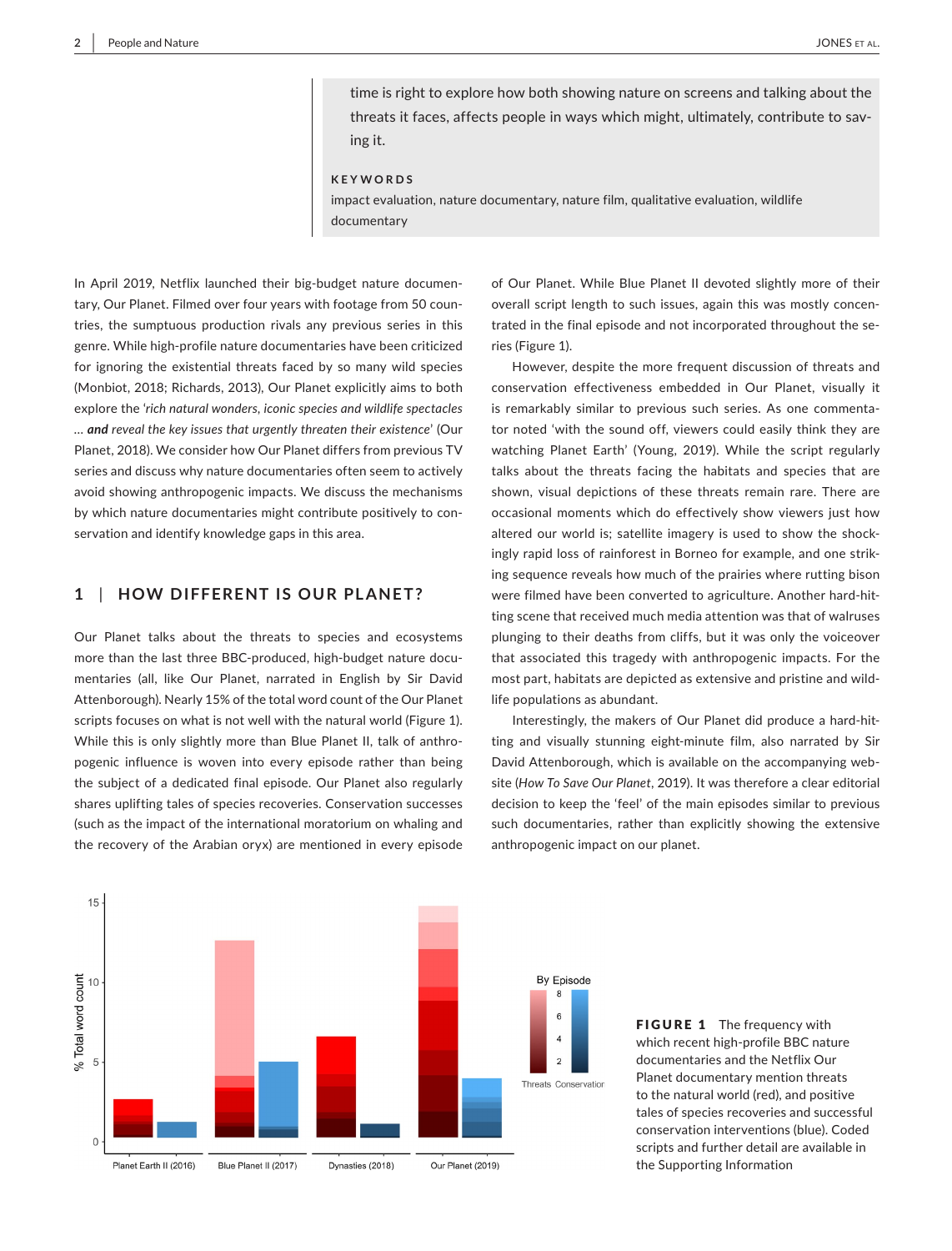#### **2** | **WHY DO NATURE DOCUMENTARIES AVOID SHOWING HOW PEOPLE IMPACT NATURE (AND DOES THIS MATTER?)**

Those who make nature documentaries have, of course, long been aware that the nature they film is often drastically threatened. There has been a view that showing the threats would turn audiences off. As the well‐known wildlife film maker Stephen Mills wrote back in 1997: '[this] *tragic loss of wilderness presents the wildlife film‐maker with a fundamental dilemma. So long as we maintain the myth of nature, our programmes find a wide and appreciative audience. …But as view‐ ing figures adamantly prove, once we make a habit of showing the bad news, our audience slinks away'* (Mills, 1997). The spectacular images revealing the grandeur of nature in Our Planet may inspire and mo‐ bilize concern for the remaining biodiversity found on Earth. While fear and guilt are often used to engage viewers, the importance of hope should not be overlooked (Howell, 2011; Moser & Dilling, 2004). However, one could argue that by using camera angles to avoid showing any sign of people, nature film makers are being dis‐ ingenuous, and even actively misleading audiences. The viewer may be led to believe that things cannot be that bad for biodiversity as what they are seeing on the screen shows nature, for the most part, doing fine.

There is also the risk that by erasing evidence of people from the land/seascapes shown, wildlife documentaries further embed the idea that wild places are 'for' nature, and any people there are interlopers (Sandbrook & Adams, 2013). This is potentially troubling, as in many parts of the world the biggest challenge conservation faces is balancing the legitimate need of local people to use natural ecosystems with the need to protect those ecosystems from overex‐ ploitation. The inextricable link between threats to the natural world and the high consumption of western lifestyles would also be more difficult to ignore if the presence, or even dominance, of commercial agriculture, mining and transport infrastructure were more visible in the landscapes, reducing the space for the awe‐inspiring wild spec‐ tacles shown.

#### **3** | **HOW MIGHT NATURE DOCUMENTARIES MAKE A POSITIVE CONTRIBUTION TO CONSERVATION EFFORTS?**

While one might expect a public service broadcaster such as the BBC to invest in a documentary for the public good (their mission is to "inform, educate and entertain"; BBC, n.d.), Netflix are driven by a much more commercial imperative. However, there could be a moral obligation for nature documentaries to contribute to con‐ serving the wildlife they show. In 2011, Jepson et al. argued that nature film makers should pay into a fund to contribute to conser‐ vation (Jepson, Jennings, Jones, & Hodgetts, 2011); conceptualizing this as a sort of payment for ecosystem services, designed to cre‐ ate incentives for conservation. Wunder and Sheil (2013) pointed

out that such a process would likely act more like a tax on nature films and ultimately reduce consumption. Their paper strongly assumes a positive, but unproven, impact of nature documentaries. While requiring nature documentaries to contribute directly to conservation through levying a tax seems unlikely to be helpful, it is certainly legitimate to question whether nature documentaries can indeed make a positive contribution to conservation through less direct means.

Nature documentaries often have a wide reach. Planet Earth II was watched by many millions when it first came out and is now available to stream on Netflix. A producer of Our Planet has stated they hope to reach a billion people (Singh, 2019); the episodes are available simultaneously in 150 countries in 10 languages. How might large viewing figures translate into a positive impact for conservation?

It is well understood by behavioural scientists that the links be‐ tween information being provided (such as through a documentary) and changes in behaviour are, at best, complex and uncertain (Braun, Cottrell, & Dierkes, 2018; Kollmuss & Agyeman, 2002). However, nature documentaries may elicit change in a number of ways. For example, they have been shown to increase environmental sensitivity toward the species they portray, which is associated with responsible environmental citizenship (Barbas, Paraskevopoulos, & Stamou, 2009). Several studies have gone a step further and at‐ tempted to examine the effects of documentaries with targeted con‐ servation messages on viewers' behaviour, by using self-reports of behaviour change/intentions to change (Beattie, Sale, & McGuire, 2011; Hofman & Hughes, 2018; Howell, 2011; Lin, 2013). While they generally report positive effects, the reliability and validity of these measures are questionable and observations of actual behaviour change (though tricky to track) would strengthen the evidence base (Steg & Vlek, 2009).

Documentaries also have the potential to increase support for conservation or conservation organizations through an in‐ crease in volunteering, wildlife tourism, or direct donations. They may also generate positive public attitudes and subsequently social norms towards an issue, making policy change more likely. The final episode of the 2017 documentary Blue Planet II has been widely credited with influencing UK policy change on ma‐ rine plastics (the so-called "Blue Planet effect"; Schnurr et al., 2018). However, the extent to which the documentary, and the resulting public outcry, directly influenced policy change is not well understood.

Our Planet has gone further than previous documentaries to try to encourage viewers into specific actions. At the end of each episode, viewers are encouraged to look at online materials ([www.](http://www.ourplanet.com) [ourplanet.com\)](http://www.ourplanet.com), which are explicitly focused on threats to the natural world and how individuals can make a difference, for example by eating less meat, switching to renewable energy, or supporting envi‐ ronmental organization. Viewers are encouraged to pledge online to make a change. How effective might Our Planet as a whole (both the episodes and associated materials) be in causing the sort of changes we highlight, and how can we know?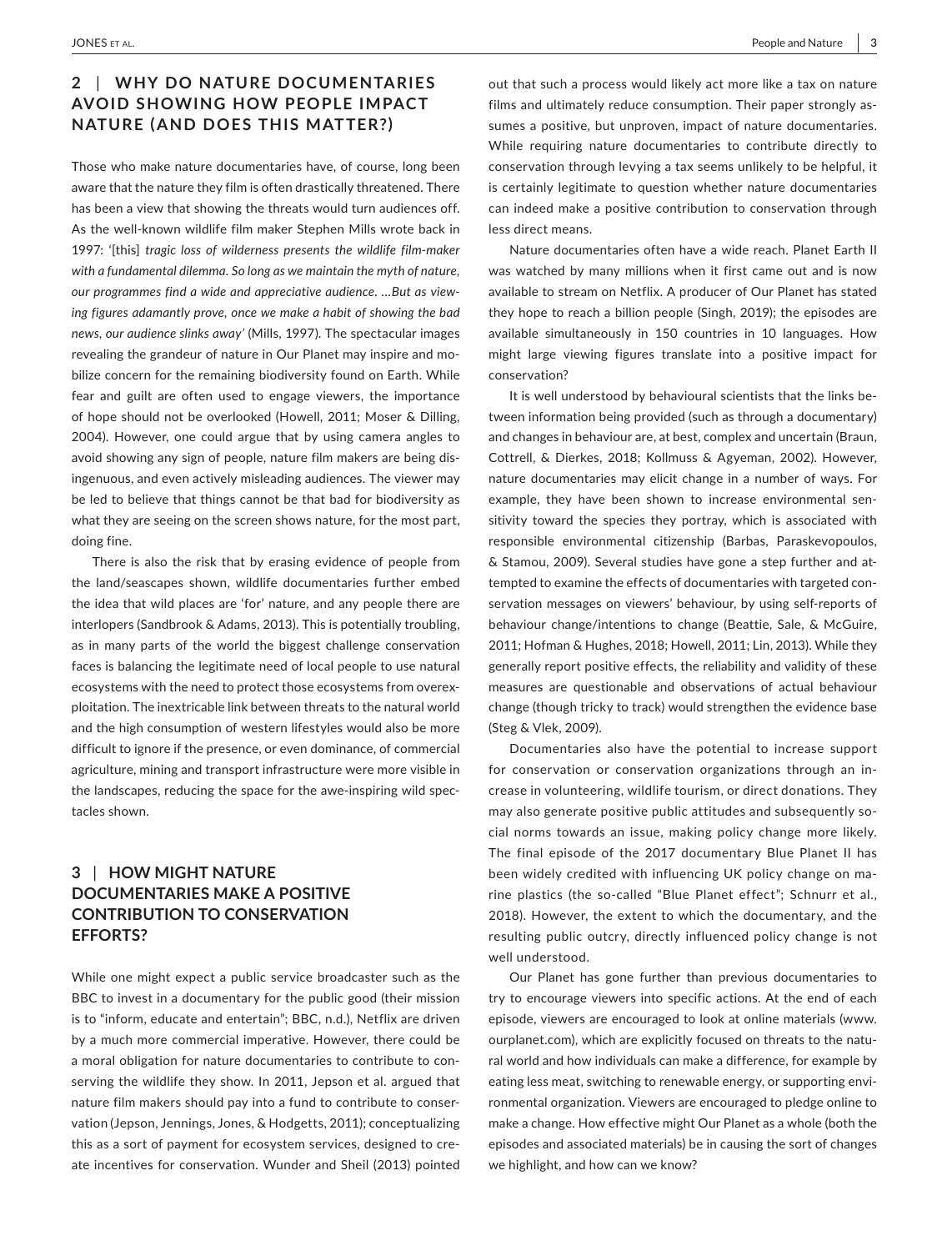#### **4** | **HOW COULD THE IMPAC T OF NATURE DOCUMENTARIES BE STUDIED?**

Although there is growing awareness of the need for robust im‐ pact evaluation in conservation (Baylis et al., 2016), one significant challenge for evaluating the impact of nature documentaries is that those who choose to watch such films will tend to have pre‐exist‐ ing interest in the topics presented (Holbert, Kwak, & Shah, 2003). This makes a comparison of the knowledge, attitudes or behaviours of those who watch such documentaries with those who do not an invalid approach for exploring the potential impact of the documentary (Veríssimo, Schmid, Kimario, & Eves, 2018). Experimental approaches can be used to explore the impact of exposure on rela‐ tively easily measured outcomes such as 'nature connectedness' or donations to conservation (Arendt & Matthes, 2016; Barbas et al., 2009), or behaviour in a laboratory game immediately following ex‐ posure (Zelenski, Dopko, & Capaldi, 2015). More such studies would be useful to explore, for example, the impact of positive or negative framing of conservation issues (a hot topic in conservation sci‐ ence currently; Kidd, Bekessy, & Garrard, 2019; McAfee, Doubleday, Geiger, & Connell, 2019). Another interesting angle would be further exploration of the extent to which outcomes are affected when conservation documentaries focus on an identifiable victim, as opposed to reporting threats statistically (Thomas‐Walters & Raihani, 2017). Equally, it would be useful to understand how specifically target‐ ing certain emotions (such as amazement or fear) can influence both cognitive and behavioural change.

However, such experiments are by necessity a simplification of the real world, where viewing a nature documentary is only part of the wider experience. Nature documentaries are often associated with advertising, press coverage and discussion, which can affect the public discourse. Searching 'Our Planet documentary' in Google News for instance returns ~13,000,000 articles. It was also adver‐ tised at the US Super‐Bowl final and entire London tube trains have been wrapped in Our Planet advertising; this is likely to prompt con‐ versation between peers about biodiversity. In addition, materials and strategies designed to support motivated viewers after watch‐ ing a documentary, such as the Our Planet website, are an import‐ ant component of lasting behaviour change and the effects of these need to be accounted for (Hofman & Hughes, 2018). Quasi‐exper‐ imental approaches (such as Before-After Control-Intervention, e.g. Veríssimo et al., 2018) may be more appropriate to capture the impact of nature documentaries as experienced by the target population. Still, all quantitative methods of evaluation are inevitably limited to simple indicators, such as self‐reported knowledge, atti‐ tude or behaviour, and over relatively short timeframes.

Qualitative evaluation methods (White, 2009), such as General Elimination Theory or Most Significant Change, will therefore be crucial to understanding the broader impacts of nature documen‐ taries, exploring the causal mechanisms that lead to change, and to capture a wide array or outcomes even outside of the initial stated project aim. Qualitative methods have historically been little used by conservation scientists (Bennett et al., 2016), but there is a growing

literature that showcases how these methods can produce evalua‐ tion insights that would be out of reach of more quantitative meth‐ ods (e.g. Moon et al., 2019; Moon, Brewer, Januchowski‐Hartley, Adams, & Blackman, 2016; Salazar, Mills, & Veríssimo, 2018; Wilder & Walpole, 2008). Combining qualitative with quantitative measure‐ ments, such as in the evaluation of the fictionalized climate disaster film *The Day After Tomorrow*, can yield insights that are both nuanced and generalizable (Lowe et al., 2006).

Some of the broader impacts of nature documentaries would be very difficult to assess quantitatively, yet they have perhaps the larg‐ est potential to catalyse change. Many people working in conserva‐ tion report that watching documentaries (especially those of David Attenborough) as a child was a key source of inspiration for their career choice (e.g. Fishwick, 2016). In a world where outdoor nature experiences are becoming rarer (Pergams & Zaradic, 2006; Soga & Gaston, 2016), this mechanism may arguably become increasingly important to engage the next generation of people willing to commit their professional lives to tackling biodiversity loss.

#### **5** | **CONCLUSIONS**

By bringing the threats facing nature into the mainstream (however tentatively) documentaries such as Our Planet help biodiversity and the pressure it faces gain a little more space in the minds of the citizens worldwide. This seems inherently valuable in an era where there are ever more demands on our attention. It is hard to avoid the impression that a billion people watching the spectacle of a pod of spinner dol‐ phins, or marvelling at the shuffle dance of the manakins would translate (however indirectly) into an increased chance that these wonders could remain in the wild, as well as on a Netflix playlist. Conservation documentaries have repeatedly been shown to positively affect our attitudes to wildlife, but we still lack a more nuanced understanding of how artistic and narrative decisions influence behaviour change. There is growing awareness of the need for robust impact evaluation in conservation. We therefore recommend that those developing nature documentaries work with researchers for co‐creation of impact evaluation, and ultimately for this research to inform subsequent con‐ servation interventions. There is also an excellent growth in interdis‐ ciplinary working and methods, as illustrated for example by this new journal People and Nature (Gaston et al., 2019). The time is therefore right to tackle the questions around the extent to which representa‐ tions of nature on screens affects people in ways which might, ulti‐ mately, contribute to conserving that nature.

#### **ACKNOWLEDGEMENTS**

This work was made possible by Leverhulme Trust grant RPG‐2014‐056, the University of Kent Alumni Scholarship and the Oxford Martin Programme on the Illegal Wildlife Trade. We thank the editors and anonymous reviewers whose comments and sugges‐ tions greatly improved the quality of this manuscript. We also thank David Attenborough for inspiration.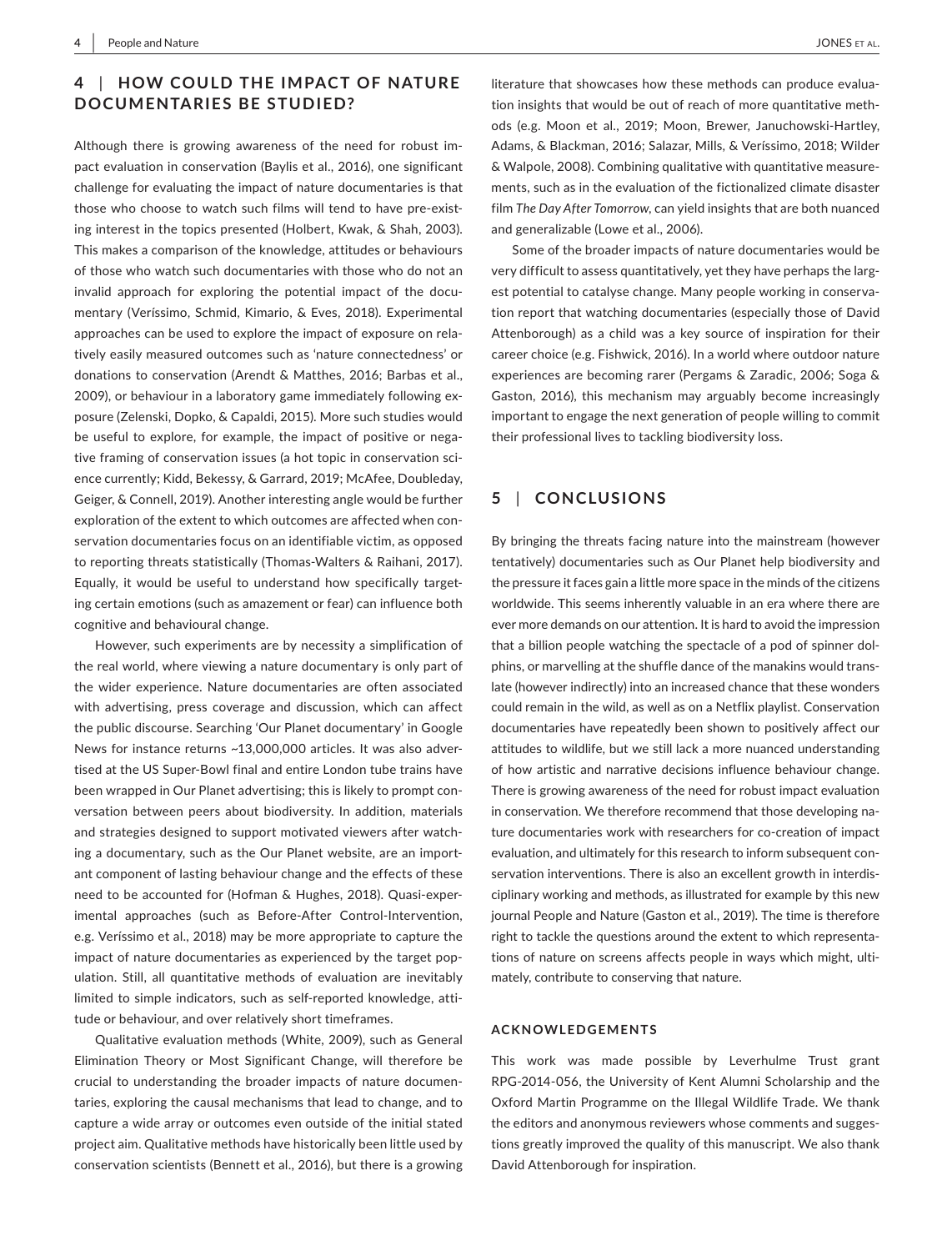#### **CONFLICT OF INTEREST**

N.A.R. used to work for WWF‐UK 2016–2018, but was not associ‐ ated with WWF while writing this manuscript. N.A.R. is also a free‐ lancer for the BBC.

#### **AUTHORS' CONTRIBUTIONS**

J.P.G.J., L.T.‐W., N.A.R. and D.V. conceived the idea and designed the methodologies; L.T.‐W. analysed the data; J.P.G.J. led the writing of the manuscript. All authors contributed critically to the drafts and gave final approval for publication.

#### **DATA AVAILABILITY STATEMENT**

The data used for analyses are publicly available at an online database containing TV and movie scripts ([https://www.springfieldspringfield.co.](https://www.springfieldspringfield.co.uk/tv_show_episode_scripts.php) [uk/tv\\_show\\_episode\\_scripts.php](https://www.springfieldspringfield.co.uk/tv_show_episode_scripts.php)) and in the Supporting Information.

#### **ORCID**

Julia P. G. Jones<sup>1</sup> <https://orcid.org/0000-0002-5199-3335> *Laura Thomas‐Walters* <https://orcid.org/0000-0002-3250-2799>

#### **REFERENCES**

- Arendt, F., & Matthes, J. (2016). Nature documentaries, connectedness to nature, and pro‐environmental behavior. *Environmental Communication*, *10*(4), 453–472. <https://doi.org/10.1080/17524032.2014.993415>
- Barbas, T. A., Paraskevopoulos, S., & Stamou, A. G. (2009). The effect of nature documentaries on students' environmental sensitivity: A case study. *Learning, Media and Technology*, *34*(1), 61–69. [https://doi.](https://doi.org/10.1080/17439880902759943) [org/10.1080/17439880902759943](https://doi.org/10.1080/17439880902759943)
- Baylis, K., Honey‐Rosés, J., Börner, J., Corbera, E., Ezzine‐de‐Blas, D., Ferraro, P. J., … Wunder, S. (2016). Mainstreaming impact evaluation in nature conservation. *Conservation Letters*, *9*(1), 58–64. [https://doi.](https://doi.org/10.1111/conl.12180) [org/10.1111/conl.12180](https://doi.org/10.1111/conl.12180)
- BBC. (n.d.). Mission, values and public purpose. Available at: [https://](https://www.bbc.com/aboutthebbc/governance/mission) [www.bbc.com/aboutthebbc/governance/mission](https://www.bbc.com/aboutthebbc/governance/mission). Last accessed 21/08/19.
- Beattie, G., Sale, L., & McGuire, L. (2011). An inconvenient truth? Can a film really affect psychological mood and our explicit attitudes to‐ wards climate change? *Semiotica*, *2011*(187), 105–125. [https://doi.](https://doi.org/10.1515/semi.2011.066) [org/10.1515/semi.2011.066](https://doi.org/10.1515/semi.2011.066)
- Bennett, N. J., Roth, R., Klain, S. C., Chan, K. M. A., Clark, D. A., Epstein, G., … Veríssimo, D. (2016). Mainstreaming the social sciences in con‐ servation. *Conservation Biology*, *31*, 56–66. [https://doi.org/10.1111/](https://doi.org/10.1111/cobi.12788) [cobi.12788](https://doi.org/10.1111/cobi.12788)
- Braun, T., Cottrell, R., & Dierkes, P. (2018). Fostering changes in attitude, knowledge and behavior: Demographic variation in environmental education effects. *Environmental Education Research*, *24*(6), 899–920. <https://doi.org/10.1080/13504622.2017.1343279>
- Fishwick, C. (2016). "He has been my lifetime inspiration": How David Attenborough influenced our lives. Retrieved from Guardian web‐ site: [https://www.theguardian.com/tv-and-radio/2016/may/08/da‐](https://www.theguardian.com/tv-and-radio/2016/may/08/david-attenborough-birthday-guardian-readers) [vid-attenborough-birthday-guardian-readers](https://www.theguardian.com/tv-and-radio/2016/may/08/david-attenborough-birthday-guardian-readers)
- Gaston, K. J., Aimé, E., Chan, K. M. A., Fish, R., Hails, R. S., & Maller, C. (2019). *People and Nature* —A journal of relational thinking. *People and Nature*, *1*(1), 4–5. <https://doi.org/10.1002/pan3.7>
- Hofman, K., & Hughes, K. (2018). Protecting the Great Barrier Reef: Analysing the impact of a conservation documentary and post-viewing strategies on long‐term conservation behaviour. *Environmental Education Research*, *24*(4), 521–536. [https://doi.org/10.1080/13504](https://doi.org/10.1080/13504622.2017.1303820) [622.2017.1303820](https://doi.org/10.1080/13504622.2017.1303820)
- Holbert, R. L., Kwak, N., & Shah, D. V. (2003). Environmental concern, patterns of television viewing, and pro‐environmental behaviors: Integrating models of media consumption and effects. *Journal of Broadcasting & Electronic Media*, *47*(2), 177–196. [https://doi.](https://doi.org/10.1207/s15506878jobem4702) [org/10.1207/s15506878jobem4702](https://doi.org/10.1207/s15506878jobem4702)
- How To Save. (2019). Available at: [https://www.ourplanet.com/en/](https://www.ourplanet.com/en/video/how-to-save-our-planet/) [video/how-to-save-our-planet/.](https://www.ourplanet.com/en/video/how-to-save-our-planet/) Last accessed 31/08/2019.
- Howell, R. (2011). Lights, camera … action? Altered attitudes and behaviour in response to the climate change film The Age of Stupid. *Global Environmental Change*, *21*(1), 177–187. [https://doi.](https://doi.org/10.1016/j.gloenvcha.2010.09.004) [org/10.1016/j.gloenvcha.2010.09.004](https://doi.org/10.1016/j.gloenvcha.2010.09.004)
- Jepson, P., Jennings, S., Jones, K. E., & Hodgetts, T. (2011). Entertainment value: Should the media pay for nature conservation? *Science*, *334*(6061), 1351–1352. <https://doi.org/10.1126/science.1213189>
- Kidd, L. R., Bekessy, S. A., & Garrard, G. E. (2019). Neither hope nor fear: Empirical evidence should drive biodiversity conservation strategies. *Trends in Ecology & Evolution*, *34*(4), 278–282. [https://doi.](https://doi.org/10.1016/J.TREE.2019.01.018) [org/10.1016/J.TREE.2019.01.018](https://doi.org/10.1016/J.TREE.2019.01.018)
- Kollmuss, A., & Agyeman, J. (2002). Mind the gap: Why do people act environmentally and what are the barriers to pro‐environmental be‐ havior? *Environmental Education Research*, *8*(3), 239–260. [https://doi.](https://doi.org/10.1080/1350462022014540) [org/10.1080/1350462022014540](https://doi.org/10.1080/1350462022014540)
- Lin, S. J. (2013). Perceived impact of a documentary film: An investigation of the first-person effect and its implications for environmental issues. *Science Communication*, *35*(6), 708–733. [https://doi.](https://doi.org/10.1177/1075547013478204) [org/10.1177/1075547013478204](https://doi.org/10.1177/1075547013478204)
- Lowe, T., Brown, K., Dessai, S., De França Doria, M., Haynes, K., & Vincent, K. (2006). Does tomorrow ever come? Disaster narrative and public perceptions of climate change. *Public Understanding of Science*, *15*(4), 435–457. [https://doi.org/10.1177/0963662506](https://doi.org/10.1177/0963662506063796) [063796](https://doi.org/10.1177/0963662506063796)
- McAfee, D., Doubleday, Z. A., Geiger, N., & Connell, S. D. (2019). Everyone loves a success story: Optimism inspires conservation engagement. *BioScience*, *69*(4), 274–281. <https://doi.org/10.1093/biosci/biz019>
- Mills, S. (1997). Pocket Tigers: The sad, unseen reality behind the wildlife film. *The Times Literary Supplement*.
- Monbiot, G. (2018). David Attenborough has betrayed the living world he loves. *The Guardian*.
- Moon, K., Blackman, D. A., Adams, V. M., Colvin, R. M., Davila, F., Evans, M. C., … Wyborn, C. (2019). Expanding the role of social science in conservation through an engagement with philosophy, methodology, and methods. *Methods in Ecology and Evolution*, *10*(3), 294–302. [https](https://doi.org/10.1111/2041-210X.13126) [://doi.org/10.1111/2041-210X.13126](https://doi.org/10.1111/2041-210X.13126)
- Moon, K., Brewer, T. D., Januchowski‐Hartley, S. R., Adams, V. M., & Blackman, D. A. (2016). A guideline to improve qualitative social sci‐ ence publishing in ecology and conservation journals. *Ecology and Society*, *21*(3), <https://doi.org/10.5751/ES-08663-210317>
- Moser, S., & Dilling, L. (2004). Making climate hot: Communicating the urgency and challenge of global climate change. *Environment*, *46*(10), 32–46.
- Our Planet. (2018). About our planet. Available at: [https://www.ourpl](https://www.ourplanet.com/) [anet.com/.](https://www.ourplanet.com/) Last accessed 31/08/19.
- Pergams, O. R. W., & Zaradic, P. A. (2006). Is love of nature in the US becoming love of electronic media? 16‐year downtrend in national park visits explained by watching movies, playing video games, inter‐ net use, and oil prices. *Journal of Environmental Management*, *80*(4), 387–393. <https://doi.org/10.1016/j.jenvman.2006.02.001>
- Richards, M. (2013). Greening wildlife documentary. In L. Lester & B. Hutchins (Eds.), *Environmental conflict and the media*. New York, NY: Peter Lang.